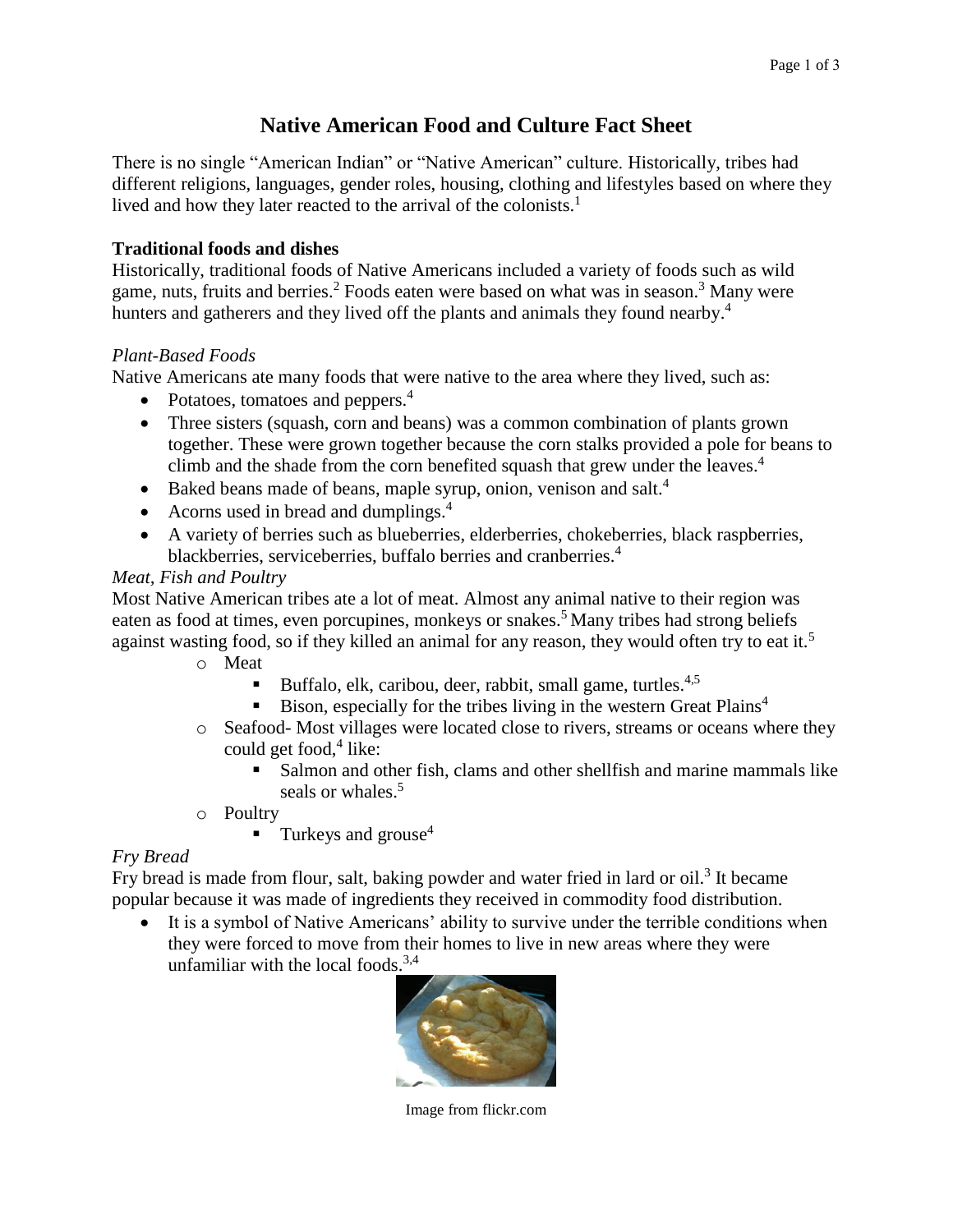### **Traditional Eating Patterns**

There is no single traditional Native American diet because the diets of different tribes depended on what food was available in their region.<sup>4</sup> There are currently 567 officially recognized tribes in the USA and each had their own language and food preferences.<sup>4</sup>

Cooking Methods

- Open fire cooking was used for baking, frying, deep frying boiling and roasting.<sup>4</sup>
- Fish were often cooked by cleaning the fish, salting the fillets and letting them stand overnight; the next day they would be strung on a stick and roasted over a fire with frequent turning, which would give them a smoky flavor from the fire.<sup>4</sup>
- Fish, birds and meats could be cooked as soups, stews and stir-fry with vegetables.<sup>4</sup>
- Bean bread was made different ways according to what was available as long as the basic cornmeal and some kinds of beans are available. It could be baked, pan fried or deep fried. 4
- Corn could be cooked as a porridge known as "sofkee" by the Seminole tribes in Florida and it could be eaten as a soup or drunk as a hot beverage.<sup>4</sup>
- Corn bread could be mixed with beans and chestnuts. It could be made thin and flat like tortillas or thick like modern cornbread or pancakes made from corn. 4

## *Example Meals*

- "Succotash" could be an entire meal and is made from boiled sweet corn and beans.<sup>4</sup>
- Fish was often cooked as a soup and served with corn mush and was especially fed to sick people as a nutritious and easy to digest meal.<sup>4</sup>

## **Traditional Health Beliefs**

Native American healers believed a person is healthy when he or she is in harmony with the environment.<sup>6</sup> For many Native Americans, traditional food was a source of health, often referred to as medicine.<sup>3</sup> Health and wellness values were viewed as holistic.<sup>3</sup> Illness was thought to be a result of past or future occurrences.<sup>3</sup> Living a traditional lifestyle based on reciprocity, respect, sharing and maintaining harmony with the human, natural, and spiritual realm was very important and associated with better well-being.<sup>3</sup> Group storytelling and talking circles led by community elders were and still are a way to share health education within Native communities.<sup>6</sup>

#### **Current Food Practices**

Today, few if any of the descendants of the early Native American tribes eat like their ancestors did.<sup>4</sup> When Native Americans were forcibly relocated to reservations, it changed the way they related to the land.<sup>6</sup> They were no longer able to use traditional harvest practices, hunt like they had or have access to traditional foods.<sup>6</sup> This eventually lead them to use more canned meats, sugary snacks, fast foods and lead to less active lifestyles.<sup>7</sup> Over the past 200 years, federal policy has reduced their control of land, disrupted traditional agricultural practices, changed diets and ultimately led to widespread food insecurity. 6 Instead of being able to effectively operate local food systems, these isolated Native communities often need to rely on federal food programs to not go hungry.<sup>6</sup>